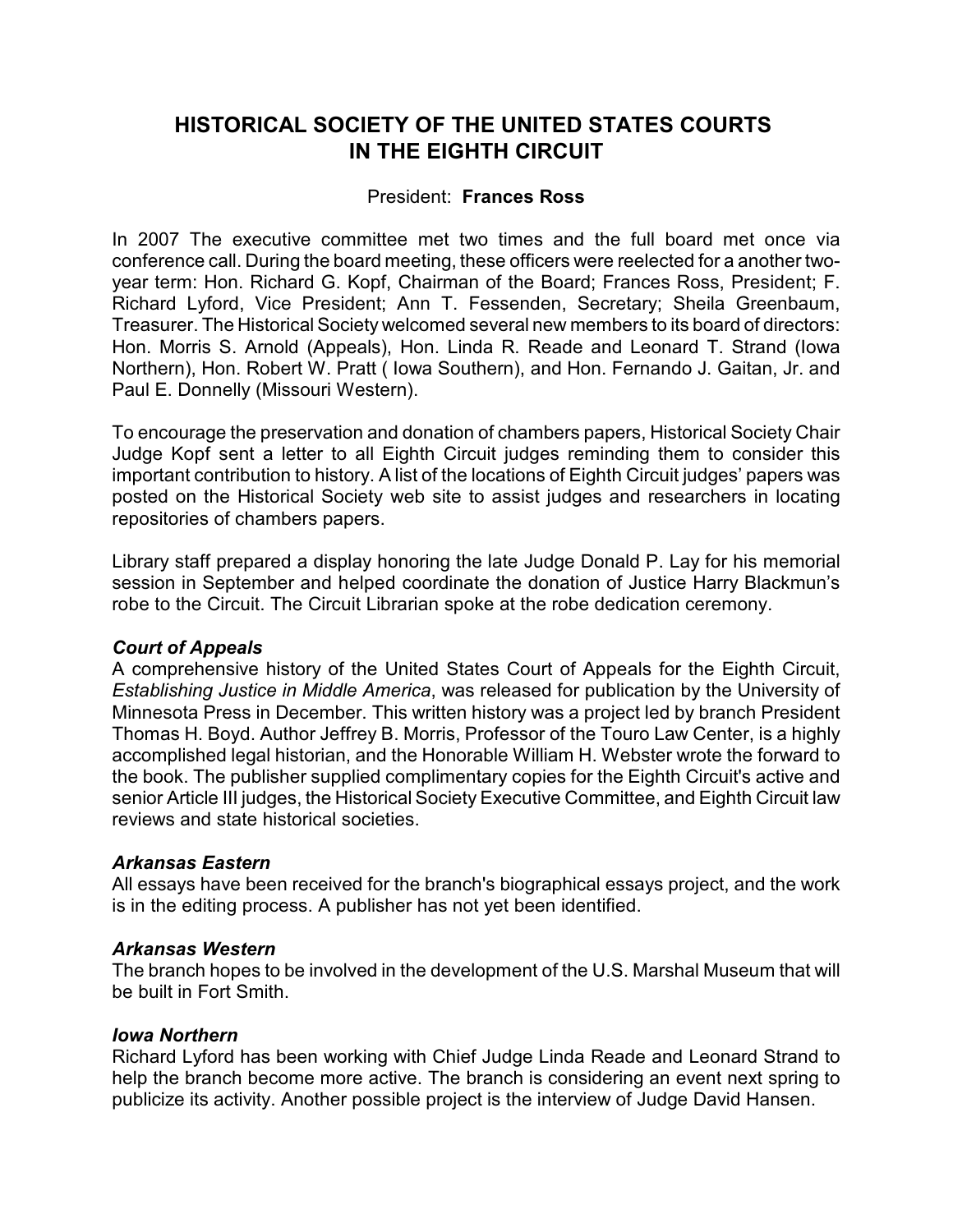## *Iowa Southern*

Judge George G. Fagg's retirement interview is in the editing process. The branch hopes to interview Judge Longstaff and follow up on a project suggested by Chief Judge Pratt to put together all of the federal cases originating in the district that went to the Supreme Court. Judge Peterson, court historian for the district, plans to update the district's written history, *No Person Is Above the Law*.

## *Minnesota*

The branch completed a display honoring Judge Rensselaer Nelson, Minnesota's first federal judge, for the Minneapolis Courthouse lobby display case. The branch also converted the oral histories of Minnesota's senior district judges to DVD format and is planning follow up interviews. The branch invited Archives Librarian Joan Voelker to visit the Minneapolis Courthouse's History Room to recommend ways to organize and preserve its historical materials. Ms. Voelker met with the branch and submitted a written report.

#### *Missouri Eastern*

The subcommittee to publish the district's history has located an author, Dr. Burton Boxerman. The architecture subcommittee has collected photos of courthouses. A memo is being prepared on the 17 most notable cases. The oral history subcommittee finished Judge Hungate's interview and plans to next interview Judges Nangle and Filippine. These oral histories will be made available in the Judicial Learning Center in St. Louis' Eagleton Courthouse.

#### *Nebraska*

The branch revised its regulations to conform with Advisory Opinion No. 104 of the Judicial Conference's Codes of Conduct Committee by making it clear the court was not in control of the branch and to align the branch with the Federal Practice Fund and Federal Practice Committee for funding purposes. The branch engaged an historian from the University of Nebraska–Lincoln to write a history of the district, but progress has been delayed. Judge Kopf took part in a panel discussion at the Nebraska Bar meeting on the trial of Standing Bear in which Judge Dundy ruled that Native Americans were persons under the habeas corpus statute. The branch also gave copies of Nebraska federal judges' oral histories to library staff at Creighton University, who made them available in streaming video on the University's web site.

## *North Dakota*

The branch has been gathering artifacts from the late Judge Davies and is planning to have a visiting judges chambers in Judge Davies' name with his desk and artifacts.

## *South Dakota*

The branch completed the oral histories of Judges Richard Battey and John B. Jones and plans to interview Circuit Judge Wollman next. A brown bag luncheon featuring Judge Jones' oral history, with Judge Jones present to follow up on information in the interview, was so successful that the branch intends to fold future brown bag luncheons featuring Judges Battey and Bogue's interviews.